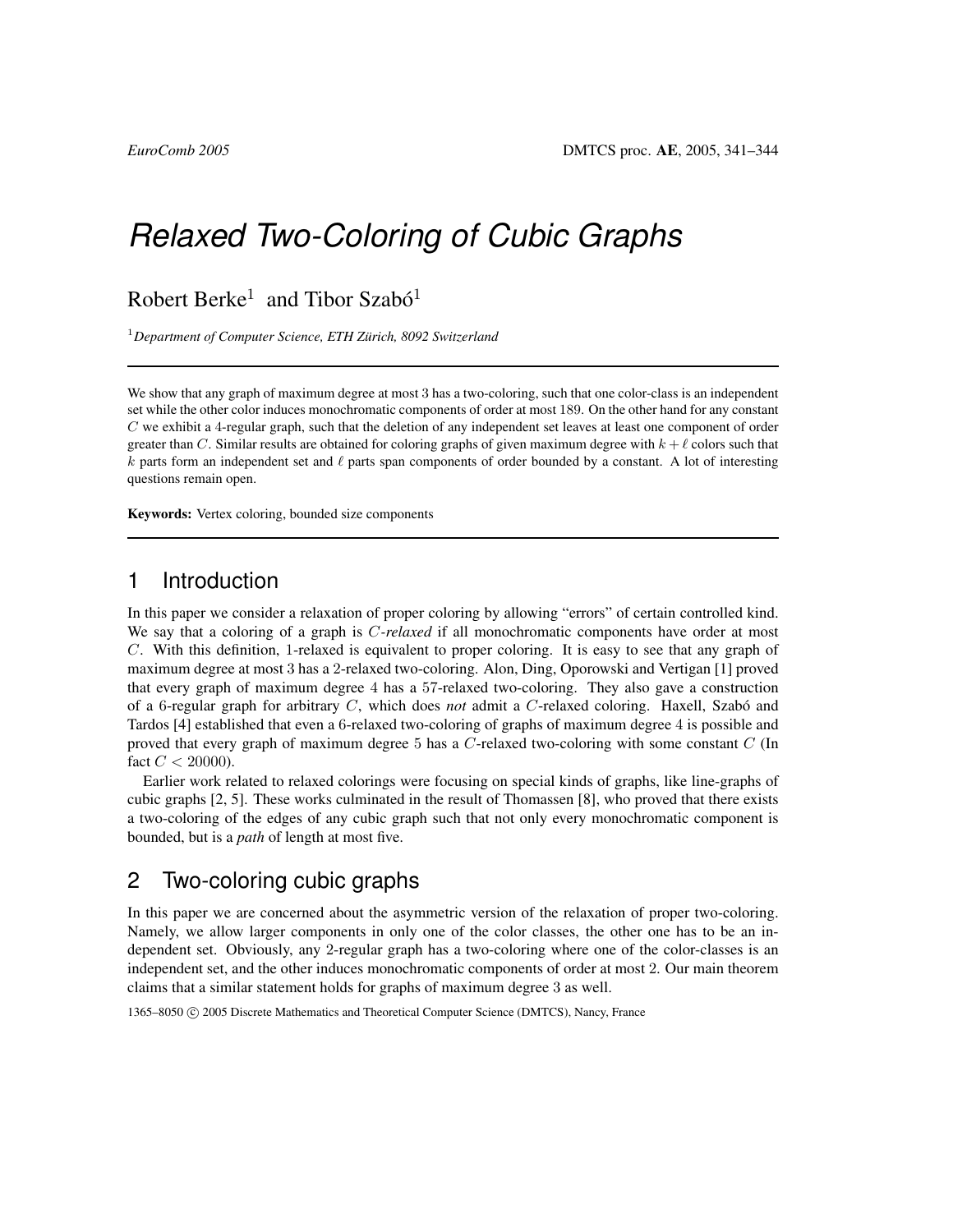Theorem 1 *Let* G *be a graph of maximum degree at most* 3*. There exists a partition of the vertex set of* G *into subsets* I *and* B *where* I *is an independent set and every component of* G[B] *is of order at most* 189*.*

We prove Theorem 1 in several steps. Our argument is quite lengthy, here we only give brief synopsis.

#### *2.1 Synopsis of the proof of Theorem 1*

After some initial simplification we break the graph  $G$  into two pieces: one containing vertices which don't participate in a triangle, the other containing vertices from triangles. We solve our problem separately for each piece, then we finish the proof of Theorem 1 by combining the two-coloring of the two pieces through a series of modifications.

More formally, first we show that Theorem 1 (with a better constant) holds if  $G$  is triangle-free.

**Theorem 2** *For any triangle-free graph* G *with*  $\Delta(G) \leq 3$ *, there exists a partition of the vertex set into* I *and* B *where* I *is an independent set and no component of* G[B] *is larger than* 6*.*

The key point in the proof of this statement is to define an appropriate auxiliary graph and apply the following useful lemma from [4] about *matching transversals*.

**Lemma 1** *[4, Corollary 4.3] Let* H *be a a graph with*  $\Delta(H) \leq 2$ *. Suppose that*  $V(H)$  *is partitioned into*  $subsets$  of size two,  $V(H) = W_1 \cup \ldots \cup W_m$ ,  $|W_i| = 2$  for  $i = 1, \ldots, m$ . Then there exists a "matching *transversal", i.e. a subset*  $T \subseteq V(H)$  *of the vertices such that*  $|W_i \cap T| = 1$  *for every*  $i = 1, \ldots m$  *and*  $\Delta(G[T]) \leq 1$ .

For graphs whose vertex set is the union of vertex disjoint triangles one can also show that Theorem 1 (with a better constant) holds.

**Lemma 2** *For any graph* G *in which every vertex participates in a triangle, and*  $\Delta(G) \leq 3$ *, there exists a partition of the vertex set into* I *and* B *where* I *is an independent set and no component of* G[B] *is larger than* 8*.*

The proof utilizes the following theorem of Thomassen about certain edge-two-coloring of cubic graphs.

Theorem 3 *[8, Theorem 2.] Let* H *be a graph of maximum degree at most* 3*. Then the edge set of* H *has a red/blue coloring and an orientation of the edges such that*

(i) *each monochromatic component is a directed path of length at most* 5*, and*

(ii) *each vertex of degree* 2 *is either an interior vertex of a monochromatic directed path or the endpoint of a monochromatic directed path of length at most* 3*.*

The third part of the proof of our main theorem, containing the process of combining Theorem 2 and Lemma 2, is quite technical. It starts by taking a "good" two-coloring of the triangle-free part of  $G$ (Theorem 2) and the part containing only vertices from triangles. Then we perform a series of small modifications to ensure that each B-component of the "triangle-full" part is joined to at most one Bcomponent of the triangle-free part. In particular we need to use the following strengthened version of Lemma 2, which provides us with the flexibility needed to stick together the two "good" two-colorings. The flexibility is represented by the set  $X$ , which can be included in both the "independent" and the "bounded-component" part with some sacrifice in the constant.

Let  $V_i$  be the set of vertices of degree i.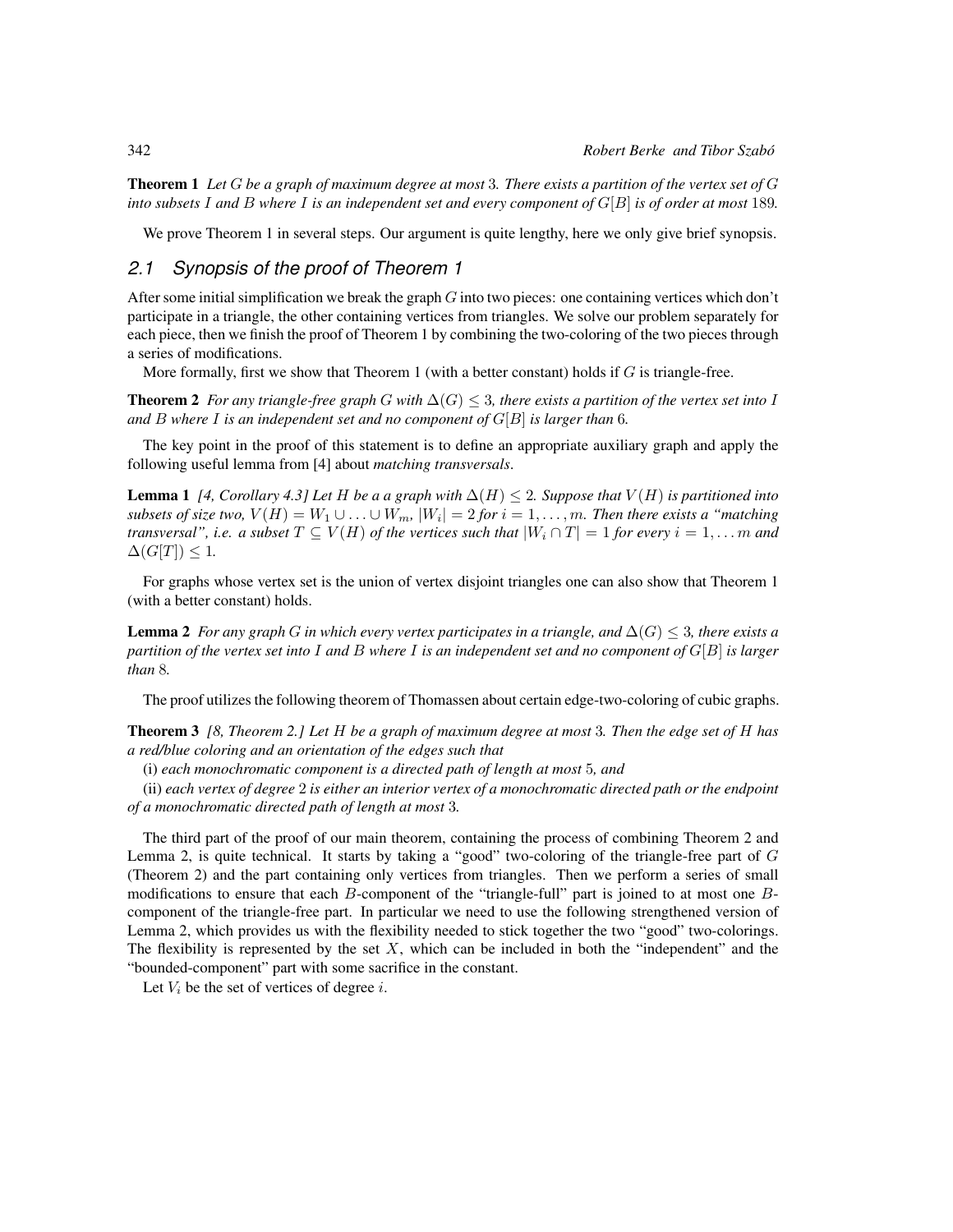*Relaxed Two-Coloring of Cubic Graphs* 343

**Lemma 3** For any G, which is the vertex disjoint union of triangles, and  $\Delta(G) \leq 3$ , there exists a *partition of the vertex set*  $V(G)$  *into three sets* I, B and X, such that

(i)  $I \subseteq V_3$ ,  $X \subseteq V_2$ ,  $I \cup X$  *is an independent set and no component of*  $G[B \cup X]$  *is larger than* 21*.* 

(ii) *every component of*  $G[B\cup X]$  *contains at most three vertices from*  $B\cap V_2$ *, all of which are contained in the same triangle. Any component of*  $G[B \cup X]$  *containing exactly one vertex from*  $B \cap V_2$  *is of order at most* 8*, and any component containing two or three vertices from*  $B \cap V_2$  *is fully contained in a triangle.* 

### 3 4-regular graphs

To complement Theorem 1 we prove that a similar statement cannot hold for 4-regular graphs.

Theorem 4 *For any constant* C *there exists a* 4*-regular graph* G *such that for any independent set* I ⊆  $V(G)$ ,  $G[V(G) \setminus I]$  has a component of order larger than C.

#### 4 More than two colors

We also investigate relaxed colorings of graphs with more than two colors. For this we need the following definition. A graph G is called C-relaxed  $(k, \ell)$ -colorable if there exists a C-relaxed  $(k+\ell)$ -coloring of G such that each of the first k color classes are independent sets. A set of graphs  $G$  is called  $(k, \ell)$ *-colorable* if there exists an absolute constant C, such that every member  $G \in \mathcal{G}$  admits a C-relaxed  $(k, \ell)$ -coloring. Obviously,  $(k, 0)$ -colorability is the same as the usual k-colorability. The main result of [4] could be formulated as the family of 5-regular graphs is  $(0, 2)$ -colorable. Our main results state that cubic graphs are  $(1, 1)$ -colorable, while 4-regular graphs are not.

In [4] the maximum degree condition for  $(0, k)$ -colorability is investigated. We define  $\Delta(k, \ell)$  to be the smallest integer  $\Delta$  such that the family of graphs with maximum degree  $\Delta$  is *not* (k,  $\ell$ )-colorable. In [4] it is shown that there exists a constant  $\delta > 0$ , such that for large  $\ell$ ,  $3 + \delta < \Delta(0, \ell)/\ell < 4$ ,

Here we give bounds on  $\Delta(k, \ell)$  and raise several open questions.

**Theorem 5** Let  $\ell > 0$ . For any constant C there exists a graph of maximum degree  $\Delta = 2(k + 2\ell - 1)$ *which is not* C-relaxed  $(k, \ell)$ -colorable. That is  $\Delta(k, \ell) \leq 2k + 4\ell - 2$ .

Theorem 4 is a special case of Theorem 5 with  $k = \ell = 1$ . The construction of Alon, Ding, Oporowski and Vertigan [1] is a special case with  $k = 0, \ell = 2$ .

**Theorem 6** Let  $k, \ell$  be nonnegative integers. The family of graphs of maximum degree at most  $k + 3\ell - 1$ *is*  $(k, \ell)$ *-colorable. That is*  $\Delta(k, \ell) > k + 3\ell - 1$ *.* 

This statement is a consequence of a theorem of [4], a lemma from [7] and our Theorem 1.

## 5 Open Problems

One would like to know more about the behavior of the function  $\Delta(k, \ell)$  in general, or at least tighten the existing asymptotic gap. The following are two important special cases.

**Maximum degree condition for**  $(0, \ell)$ -**colorability.** The main theorem of [4] states that  $\Delta(0, 2) = 6$ . One of the outstanding questions of the topic is to determine the asymptotics of  $\Delta(0, \ell)/\ell$ . In [4] it is shown that there exists  $\delta > 0$ , such that for large  $\ell$ ,  $3 + \delta < \Delta(0, \ell)/\ell < 4$ . It would be of great interest to determine asymptotically  $\Delta(0, \ell)$ .